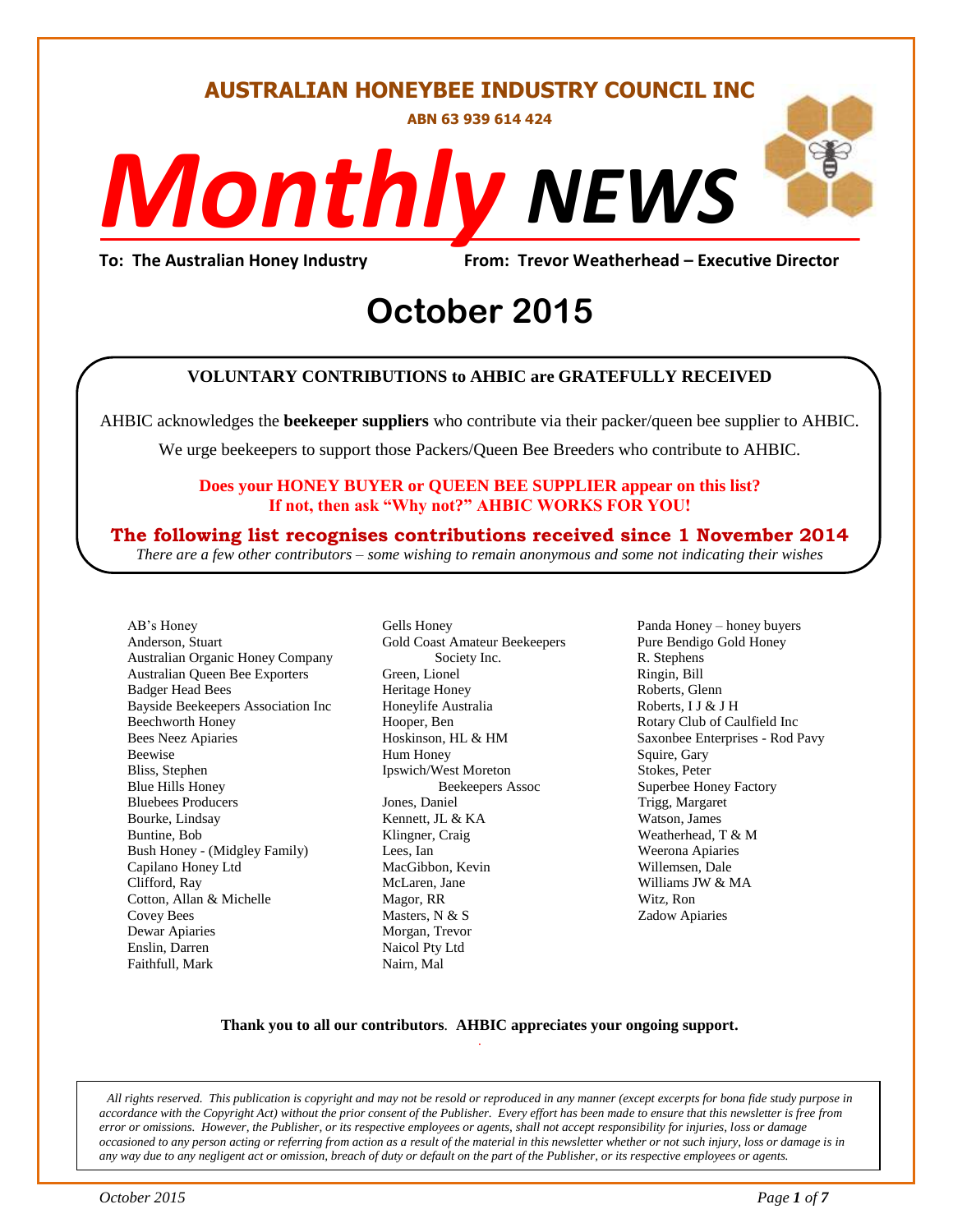#### **REVIEW OF THE NATIONAL BEE PEST SURVEILLANCE PROGRAM**

The following press release was received by AHBIC. If you are interested in commenting please forward your comments directly to Sam Malfroy at PHA at [SMalfroy@phau.com.au.](mailto:SMalfroy@phau.com.au)

"A comprehensive review is underway into the system protecting Australia's honey and pollination industries, to ensure it continues to employ the latest technology and place its resources in the most strategic way.

The National Bee Pest Surveillance Program (NBPSP) is a world-leading initiative designed to ensure early detection of a range of exotic pests and diseases, such as *Varroa* mite, that could devastate both managed and feral hives.

NBPSP facilitator Sam Malfroy, from Plant Health Australia, says regular, effective surveillance is vital.

"We need to have as many eyes, as often as possible, in the right places to provide reassurance that no new threats have arrived in the country, and to let us respond as quickly as possible if one is found," Mr Malfroy said.

"For eradication to work, we need to identify a new pest or disease close to where it has entered the country, before it has had a chance to spread into a large number of bee colonies.

"This review will look at different scenarios around an incursion, and investigate for each of them how long it would take us to detect a pest via various surveillance methods, how far it is likely to get from a port, and our chances of containing an outbreak.

"The final report will provide a cost:benefit analysis that outlines ideal methods, locations and frequency of surveillance, as well as the costs of not detecting something like *Varroa* early enough, so we can continue to adjust our procedures."

The NBPSP is a partnership between industry and government, with funding from the honey bee industry, pollination-reliant plant industries and the Federal Government, with in-kind support from State and Territory governments.

The Federal Department of Agriculture called for a review of its effectiveness ahead of a new funding agreement, after the 2014 Senate inquiry into the *Future of the beekeeping and pollination service industries in Australia* recommended the government 'confirm, and consider enlarging, its commitment' to the NBPSP.

For details on the National Bee Pest Surveillance Program, visit [nbpsp.planthealthaustralia.com.au.](http://coxinall.us7.list-manage.com/track/click?u=87f4462512400a53a67349d86&id=1c00fe1690&e=99278a1f2d)"

#### **CHALKBROOD RESEARCH**

Following the July AGM of AHBIC, in response to a motion, a letter was written to RIRDC to ask them "to fund research into chalkbrood in Australia – focusing on strain variants and control methods". From the information sent out by Jody Gerdts it would seem that RIRDC has acted on our motion. Jody has written as follows:-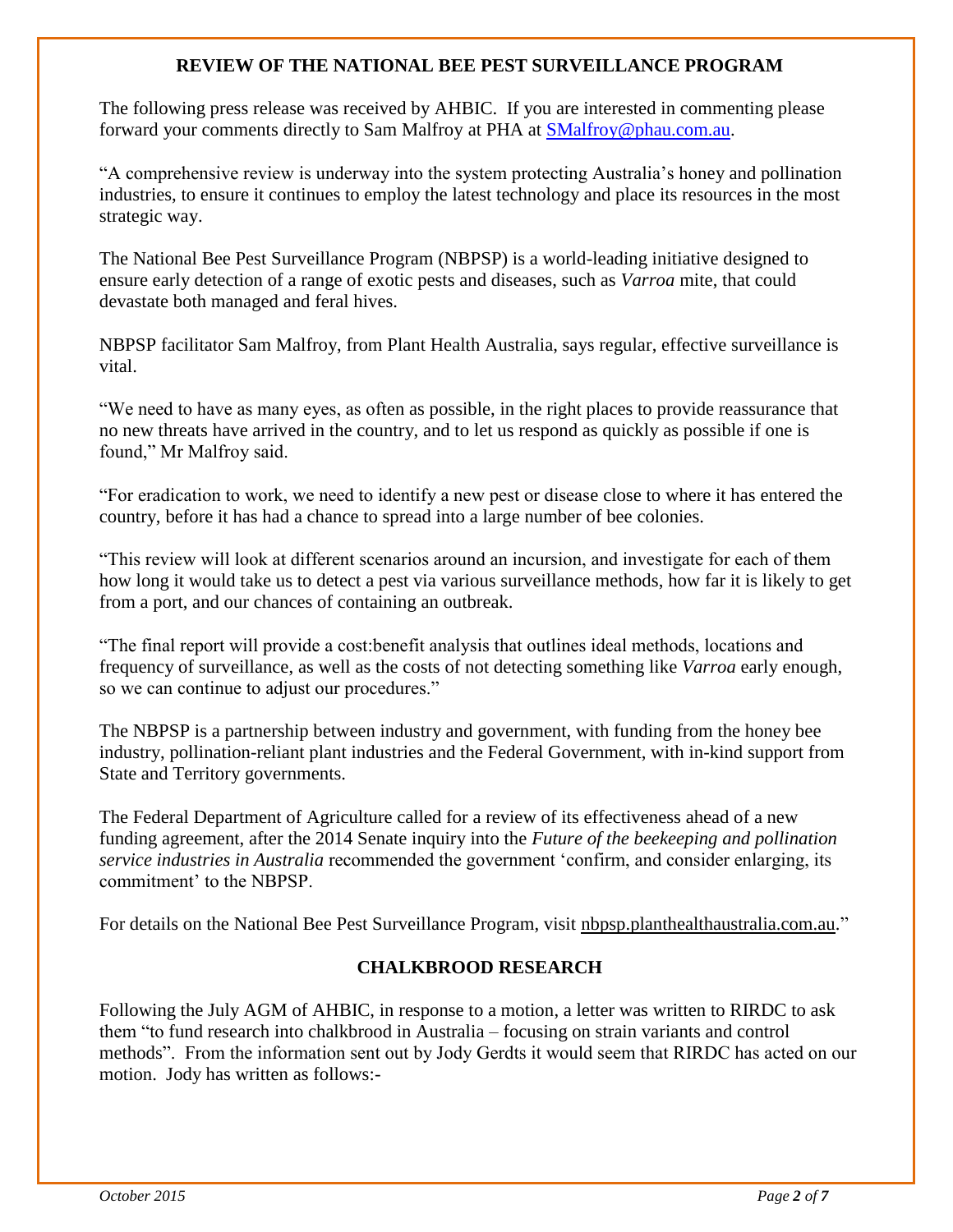## **Participating in Chalkbrood Research**

Dear Fellow Beekeepers,

I am writing to you to request your participation and assistance with chalkbrood research that I am conducting as part of my PhD Studies with La Trobe University in partnership with the Rural Industries Research & Development Corporation (RIRDC) .

This letter details the problems associated with chalkbrood in *Apis mellifera* colonies and describes my proposed studies. In total I'm seeking support from 17 proactive industry beekeepers (1 to 3 beekeepers from each state).

> WA NT SA NSW VIC TAS QLD 2 1 3 3 3 2 3 Total 17

Please read through this information and contact me if you are interested in participating in this meaningful and valuable project. Your support would be greatly appreciated.

Kind regards,

Jody Gerdts Bee Scientifics

#### **Introduction**

Chalkbrood is caused by *Ascosphaera apis* which belongs to a genus of spore-cyst forming entomopathoniginic (causing disease in insects) fungi associated with the larvae of social and solitary bees of the superfamily Apoidea. The fungus' spores germinate in the gut of the developing larvae. The hyphae puncture the gut lining and form mycelia on the outer surface of the larvae. The dead larvae dries and hardens into chalky looking mummies, hence the name chalkbrood. There is evidence that *A. apis* may infect multiple bee species and there may be crossover from managed honey bee populations to native bee populations.

Historically, chalkbrood infection was regarded as a minor stress induced honey bee disease thriving in damp, cool spring conditions clearing up by summer. As there are no chemical treatments for chalkbrood, it was usually resolved through the best management practices of keeping dry, well ventilated, nutritionally resourced and populated colonies and to use hygienic lines of bees.

However, interestingly, Australian apiarists report that the prevalence and severity of chalkbrood infections has increased over the last four years and globally scientists are labeling it the most contagious and destructive disease that affects honey bee brood. Indications suggest that chalkbrood incidence may be on the rise. It has been estimated that up to 37% reduction in honey production is due to chalkbrood infections.

#### **Project Design**

This project is part of my PhD studies at La Trobe University investigating social and innate resistance to chalkbrood infections in Australia and is funded by a RIRDC grant.

I am looking for 1 to 3 beekeepers from each state to participate in this three-year study. Beekeepers will be given detailed sampling instructions along with sampling kits to collect infected larvae twice a year for three years.

In addition to sampling, beekeepers will be asked to participate in an online questionnaire to collect information about resource availability and management practices. The minimal time commitment for this project should be no more than 10 hours twice a year.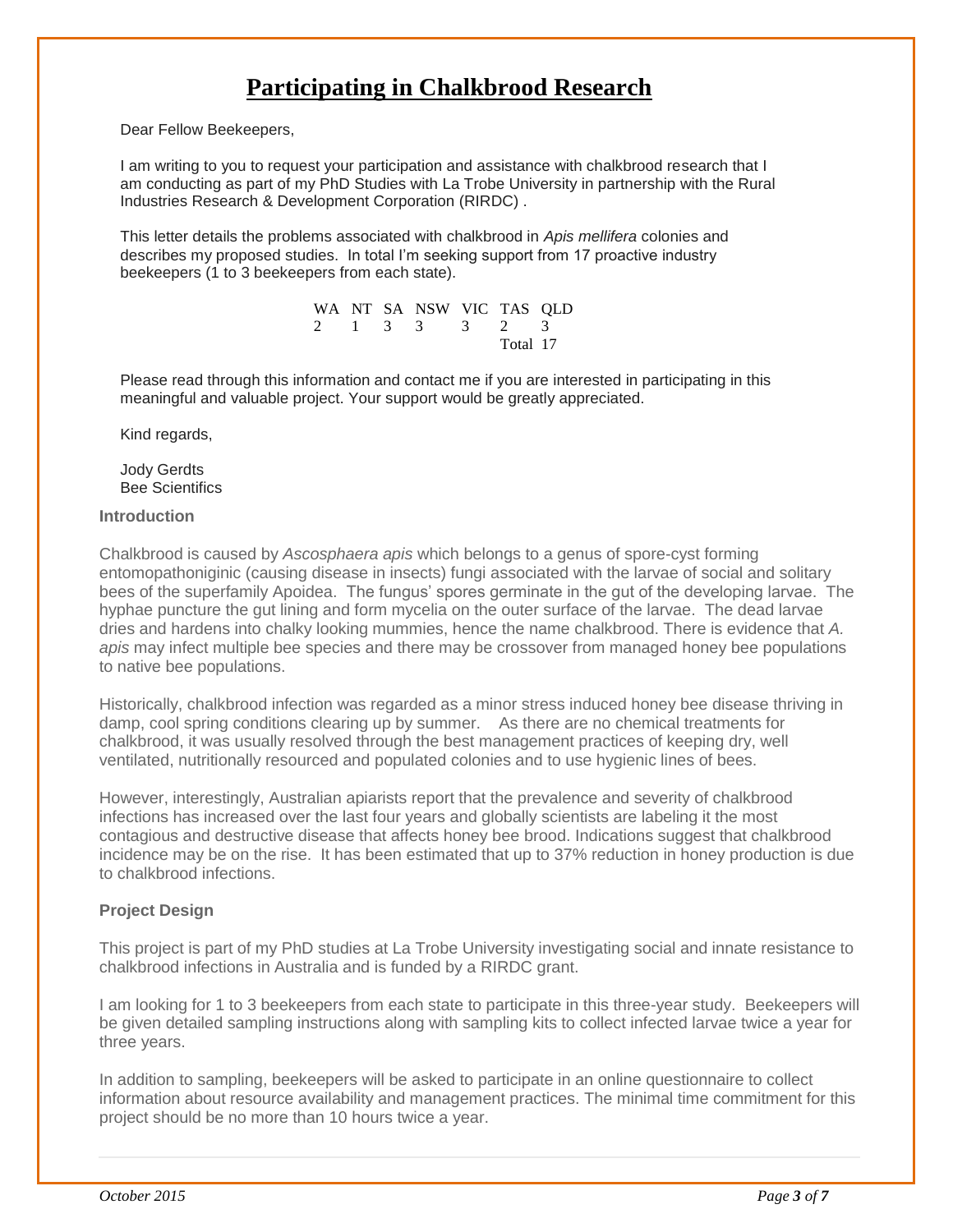#### **Project Aims**

The aim of this study is to:

- Identify factors that contribute to increased chalkbrood outbreaks
- Investigate if there are different strains of *Ascosphaera apis* in Australia
- Identify strains that may be more virulent than others

#### **Participant Requirements**

Participating beekeepers are requested to meet the following criteria:

- Current registration with their relevant state DPI (if applicable);
- Owning 50+ colonies;
- Kept bees for at least 10 years;
- Move colonies less than 150 km radius (negotiable);
- Can identify early stages of chalkbrood infection (training provided);
- Has knowledge of local flowering habits;
	- Can keep detailed notes;
	- Can complete online surveys;
	- Can commit to sending samples twice a year for three years.

#### **Contact Information**

**If you are interested in participating in this study, please contact me at 0427075662 or by email at**  [beescientifics@gmail.com](mailto:beescientifics@gmail.com)**. I look forward to hearing from you.**

#### **NEW CHEMICAL REGISTRATIONS**

**Application no: 101835**<br> **Product name: 101835 Active constituent/s:** <br> **Applicant name:** <br> **Applicant name:** <br> **Applicant name:** <br> **Applicant name:** <br> **Applicant name:** <br> **Applicant name:** <br> **Applicant name:** <br> **Applicant name:** <br> **Applicant name:** <br> **Applicant name: Applicant ACN:**<br>Summary of variation:

**Date of variation:** 16 September 2015 **Product registration no.:** 61864 Label approval no.:

**Application no.:** 102695 **Active constituent/s:**<br>Applicant name: **Applicant ACN:** N/A

**Date of registration/approval:** 29 September 2015<br> **Product registration no.:** 29 September 2015 **Product registration no.:** 81258 Label approval no.:

**Product name:** Movento 240 SC Insecticide Bayer Cropscience Pty Ltd<br>000 226 022 To add a range of pack sizes, extend pest claims for crops already approved and to include several additional minor crops/crop groups

**Product name: Product name: Active constituent/s: Reduct 120 Active constituent/s: Active constituent/s: Active constituent/s: Active constituent/s: Active constituent/s: Active constituent/s: Active con** Kenso Corporation (M) SDN. BHD **Summary of use <b>For** the control of greyback and childers canegrub in sugarcane and silverleaf whitefly in various vegetable crops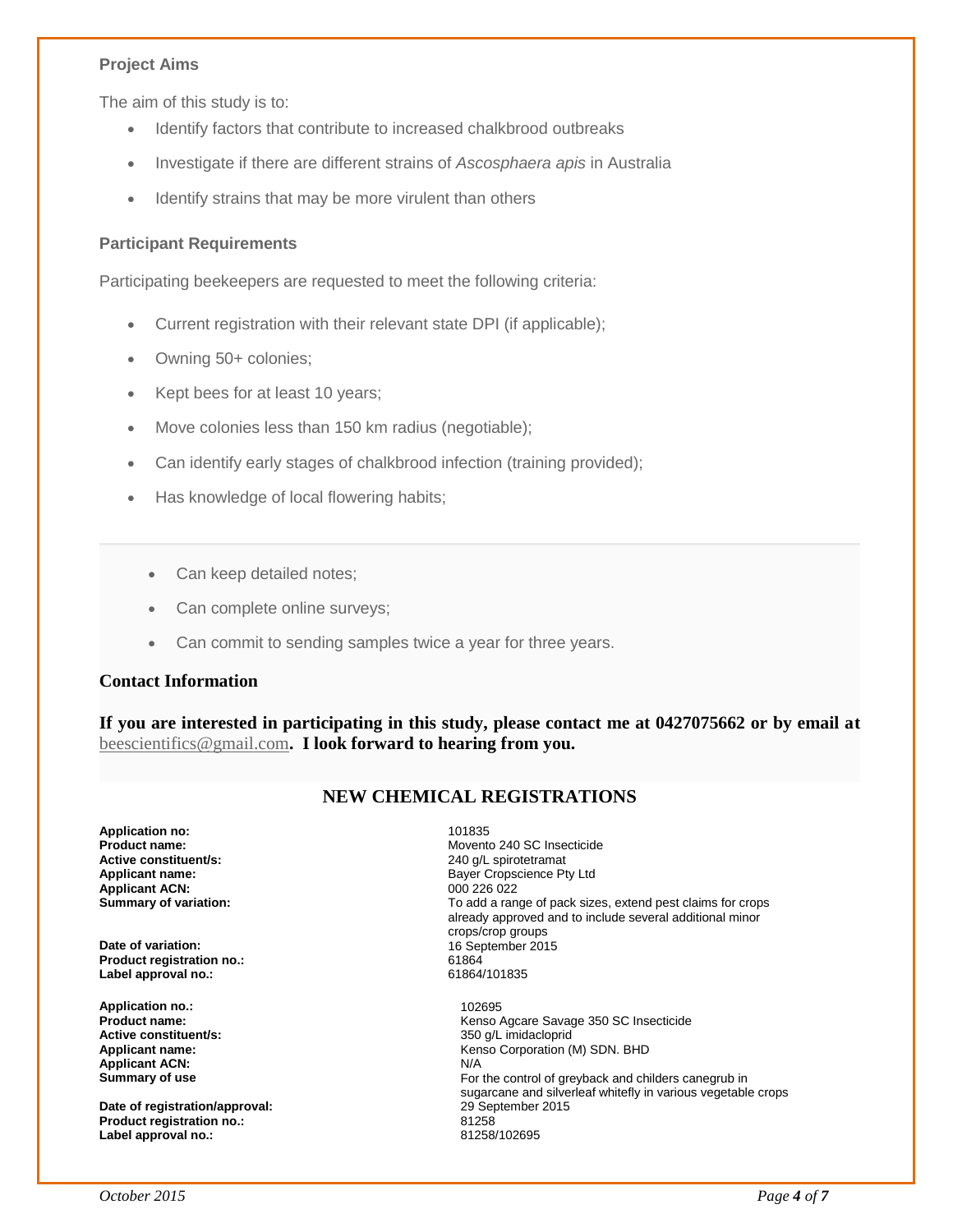**Application no.:** 201335<br> **Product name:** 201335<br> **Product name: Applicant ACN:**<br>Summary of use

**Date of registration/approval:** 30 September 2015 **Product registration no.:** 80649 Label approval no.:

**Application no.:** 63402 **Product name:**<br> **Active constituent/s:**<br> **Pyrigram Insecticide Active constituent/s:**<br> **Pyrigram Insection Active Constituent/s:** 

**Applicant ACN:**<br>Summary of use

**Date of registration/approval:** 30 September 2015<br> **Product registration no.:** 70410 **Product registration no.:** 70410<br> **Label approval no.:** 70410/63402 Label approval no.:

**Product name: Product name: Sundew TaserPRO 800 WP Insecticide**<br> **Active constituent/s:** 200 a/kg bendiocarb (an anti-cholineste **Active constituent/s: Active constituent/s: 800 g/kg bendiocarb (an anti-cholinesterase compound)**<br> **Applicant name: Applicant name: Applicant name: Applicant name: Applicant name: Applicant name: Applican** Sundew Solutions Pty Ltd<br>135 400 261 For control of a range of insect pests in pasture seed, turf, in and around domestic, industrial, commercial and public service buildings<br>30 September 2015

750 g/kg chlorpyrifos (and anticholinesterase compound) **Applicant name:** Sulphur Mills Australia Pty Limited For the control of insect pests in fruit and other situations<br>30 September 2015

#### **QBA - AGCONNECT**



Over the years the Queensland Beekeepers Association (QBA) have been invited to participate by Agforce in many educational events.

This year there was AgConnect at Brisbane Boys College in Brisbane, where this photo was taken. AgConnect talks have also been given at Beaudesert and Toowoomba this year.

AgConnect is where many primary industry groups have displays and talk to various groups of school children about where our food comes from. As well as honey the pollination story is told and often it is the accompanying teachers and parents that get more out of the talk than the students.

Photo courtesy of Agforce

Marion Weatherhead and Bill Winner gave talks to 7 groups of students during the day at Brisbane Boys College.

When secondary students are involved with AgConnect it presents an opportunity to be able to talk to them about a career working with honey bees.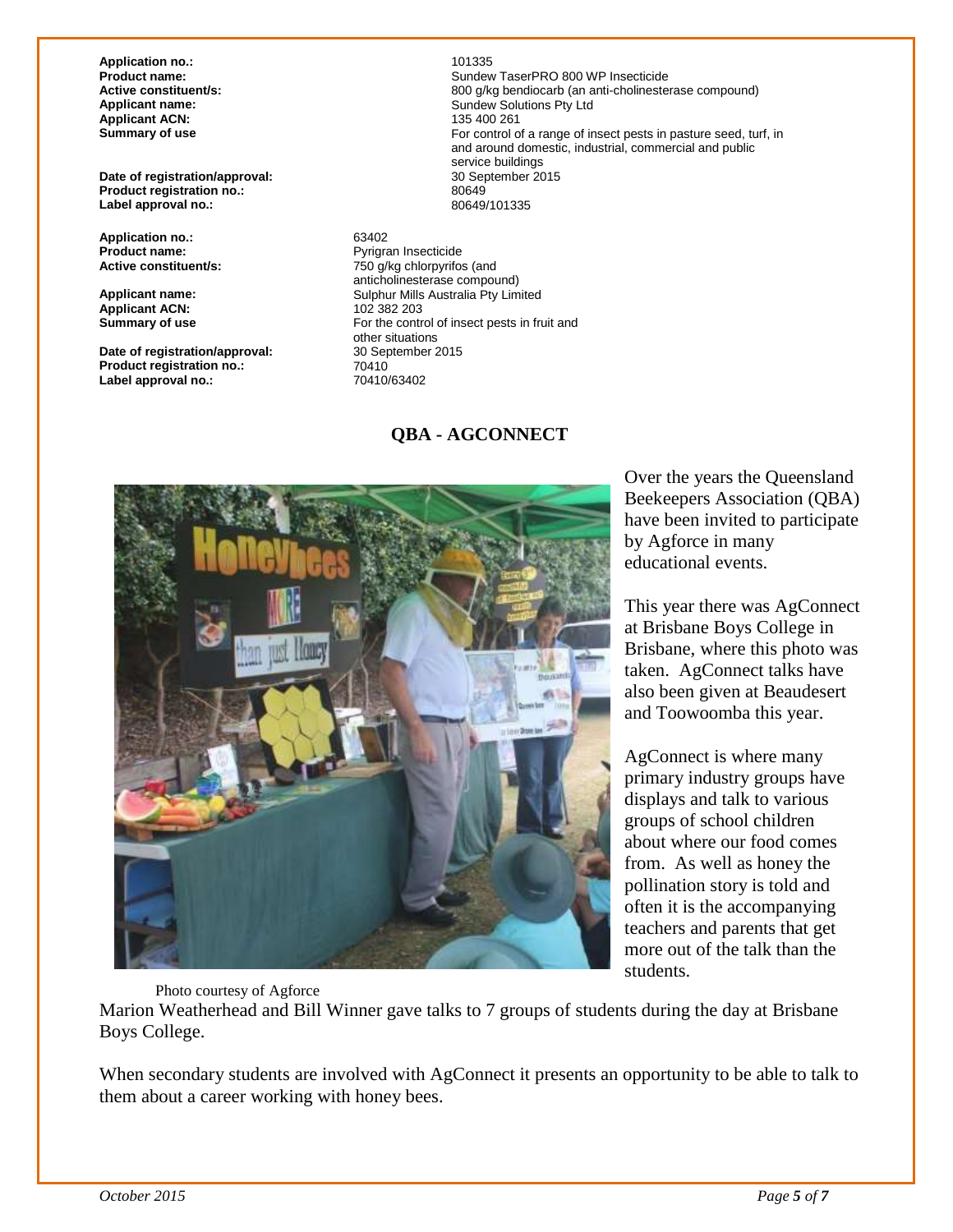Annual conferences for 2016 as I have them are:-

| Queensland Beekeepers Association            | 13 & 14 July, Townsville  |
|----------------------------------------------|---------------------------|
| New South Wales Apiarists Association        | 12 & 13 May, Albury       |
| Tasmanian Beekeepers Association             | $27 - 28$ May, St. Helens |
| WA Farmers Federation - Beekeeping Section   | 6 May                     |
| South Australian Apiarists Association       | $16 - 17$ June,           |
| Victorian Apiarists Association              | $8 - 9$ June, Wangaratta  |
| Honey Packers and Marketers Association      | <b>TBA</b>                |
| National Council of Pollination Associations | <b>TBA</b>                |
| Australian Queen Bee Breeders Association    | <b>TBA</b>                |
| Australian Honey Bee Industry Council        | 15 July, Townsville       |

#### **CATEGORISATION**

At this stage the categorisation of the two Varroas and the two Tropilaelaps is still under consideration.

#### **BALLARAT SHOW**

I have received a flyer requesting entries for the honey competition at the Ballarat Show. Judging is by that world renowned honey judge, Ron Rich. Entries need to be in by 2 November, 2015. If you want a copy of the flyer let me know.

#### **CHANGES TO THE NATIONAL BEE PEST SURVEILLANCE PROGRAM**

AHBIC has received word from PHA that the APVMA have approved changes to the time that the acaracide strips are left in the hives as part of the National Bee Pest Surveillance Program.

The strips can now be left in for 1-6 days around 6-8 weeks apart but no more than 9 times a year. This should make it more effective and is in line with discussions held at the 2014 AHBIC AGM.

#### **DEFORMED WING VIRUS AND SURVIVAL OF HONEY BEES WITH VARROA**

An interesting article has recently been published. See <http://www.nature.com/ismej/journal/vaop/ncurrent/full/ismej2015186a.html> The abstract says:-

"*Over the past 50 years, many millions of European honey bee (Apis mellifera) colonies have died as the ectoparasitic mite, Varroa destructor, has spread around the world. Subsequent studies have indicated that the mite's association with a group of RNA viral pathogens (Deformed Wing Virus, DWV) correlates with colony death. Here, we propose a phenomenon known as superinfection exclusion that provides an explanation of how certain A. mellifera populations have survived, despite Varroa infestation and high DWV loads. Next-generation sequencing has shown that a non-lethal DWV variant 'type B' has become established in these colonies and that the lethal 'type A' DWV variant fails to persist in the bee population. We propose that this novel stable host-pathogen relationship prevents the accumulation of lethal variants, suggesting that this interaction could be exploited for the development of an effective treatment that minimises colony losses in the future.*"

This might explain why, when honey bees that are said to be "resistant" to varroa, are shifted to another area they then succumb to varroa. It is most likely the strain of DWV that is the problem.